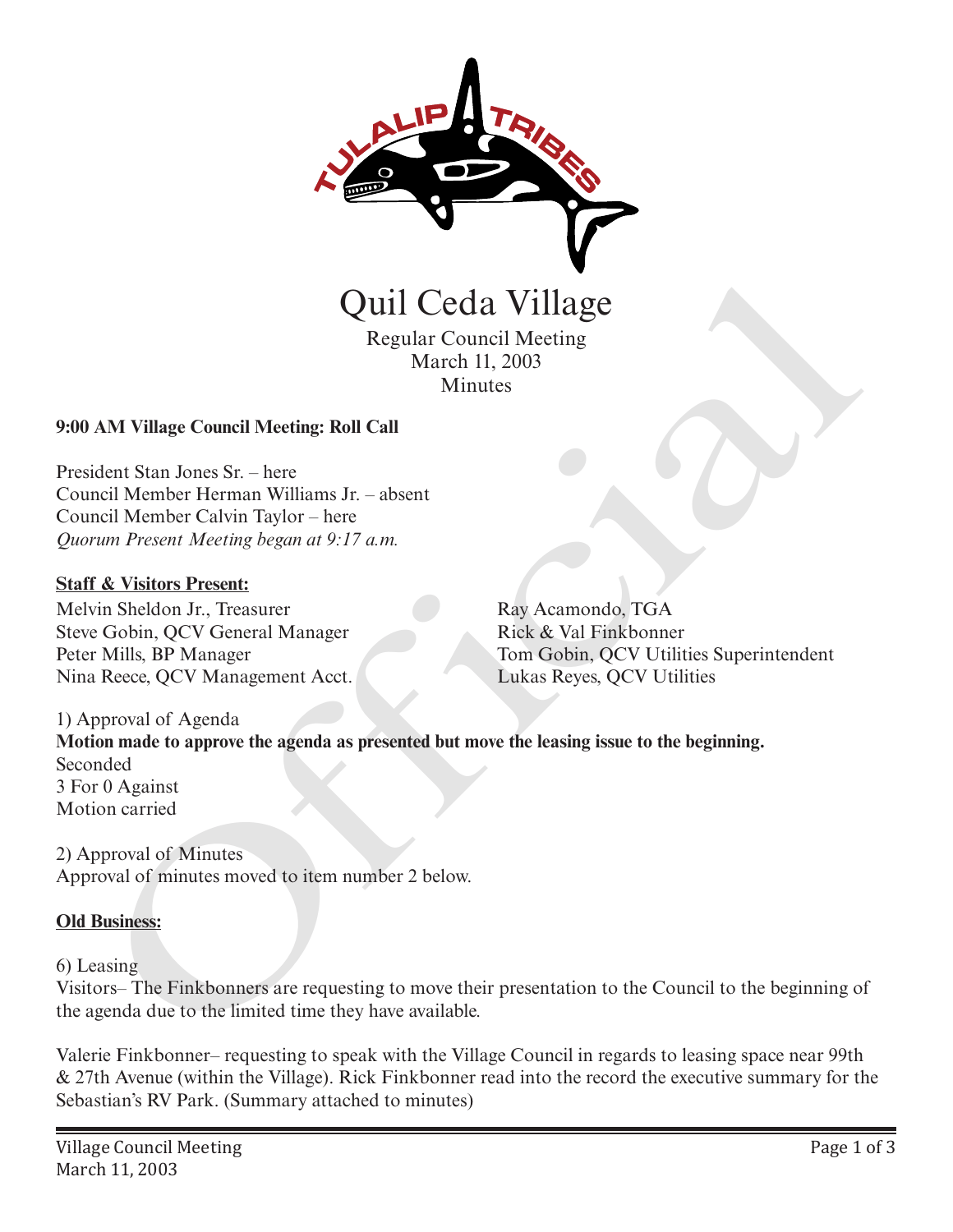– Presentation of site and design. Site will have individual water/sewer/phone hook-ups. Council Member asks if this is the best use for this property? Additional planning has been developed that shows this property possibly being designated for other types of development. Wetlands have developed in surrounding areas. Land for RV park has been recommended more north and west of this area. Zoning for the property west of 27th Avenue is still in the planning stages.

Question about the size of property development before an EPA review is required. What is the size? Anything over one acre needs to file a notice of intent with the EPA and an on-site Storm Water Pollution Retention plan. This would be the responsibility of the potential lessee.

How would this plan work into a potential 55 acre RV/resort park? Research indicates that a RV park is needed for this area. What size of an RV park is another matter. Starting with eight acres would help QCV see if a 55 acre park will be needed and if it is needed, then how soon it will be needed.

How would sewer be brought to this site? Who would be responsible for the cost to bring sewer to this site? The developer would usually pay for these costs but if tribe is planning to develop near this site, the tribe may share in the cost. Staff needs to start planning for an additional water tank to provide water usage for residential development. Village needs a forum to discuss the water wheeling agreement, how it affects Tulalip Utilities and Quil Ceda Village Utilities.

The Village cannot give an answer as to how long it will take to adopt zoning for this area. Once it is approved, then anyone who wants to develop land will need to share the costs to bring in the infrastructure. The Village does support an RV park and there is a need for one but the size has not been determined.

2) Approval of Minutes \*February 4, 2003 **Motion is made to approve the Village minutes of February 4, 2003 with any necessary amendments.** Seconded 3 for 0 against Motion carries ming over one are needs to mea anothe of meth wint has hirdly and an on-site storm water romin<br>mion plan. This would be the responsibility of the potential lessee.<br>Would list plan work into a potential 55 acre RV/resort pa

3) Foreign Trade Zone Boot Camp Update \*Staff report on road trip to Choctaw in Kansas to see how FTZ is working there. \*Staff & Travel expenses \*Budget for FTZ development Closed session –10:10 a.m. to discuss personnel Issues relating to this topic. Session resumed at 11:30 a.m.

4) Signage for Quil Ceda Village Conference Center

Discussion-Change Tulalip Tribes and put it above Quil Ceda Village-red letters. Whale should be alone and a box type of sign under Tulalip Tribes. Planning will have to approve a variance to the design guidelines for the Retail Center if the Village wants this type of sign. This sign is larger than the design guidelines allow. Box signs are not allowable either, channel lettering is preferred.